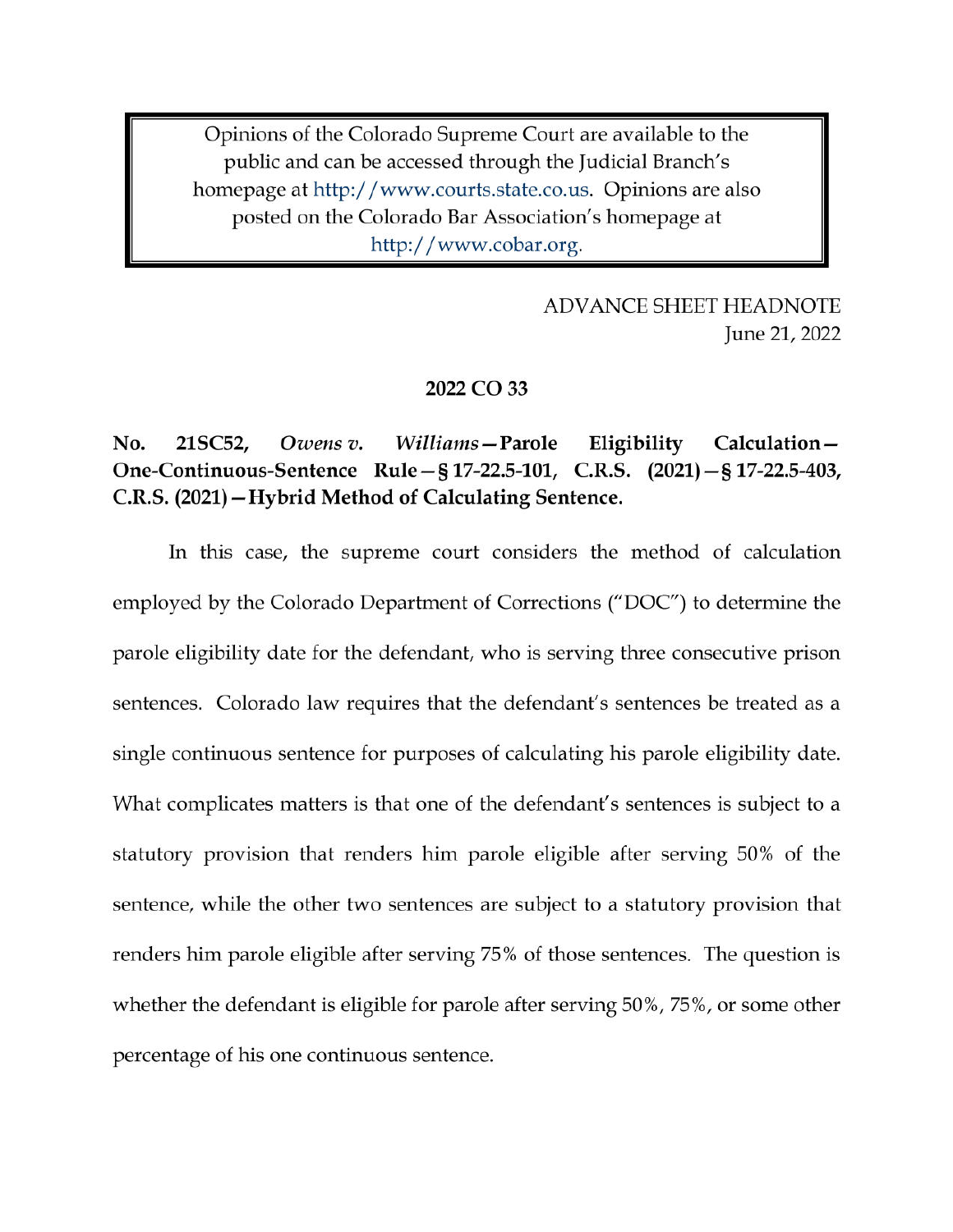The supreme court concludes that, under the specific circumstances present, the DOC is required to determine the parole eligibility date for the defendant's one continuous sentence by employing a hybrid system that effectuates both of the calculation rules. Consequently, the DOC must apply the 50% rule to the sentence subject to that rule and the 75% rule to the two sentences subject to that rule. After doing so, the DOC must combine the resulting calculations to determine the parole eligibility date for the defendant's single continuous sentence. This system at once honors the two different calculation rules and the one-continuous-sentence requirement.

Because the court of appeals erroneously approved the non-hybrid methodology used by the DOC to calculate the defendant's parole eligibility date, the judgment is reversed. However, because the DOC has since recalculated the defendant's parole eligibility date, and because the new calculation is consistent with this opinion, no further action is required. Accordingly, the matter is remanded with instructions to simply return the case to the district court.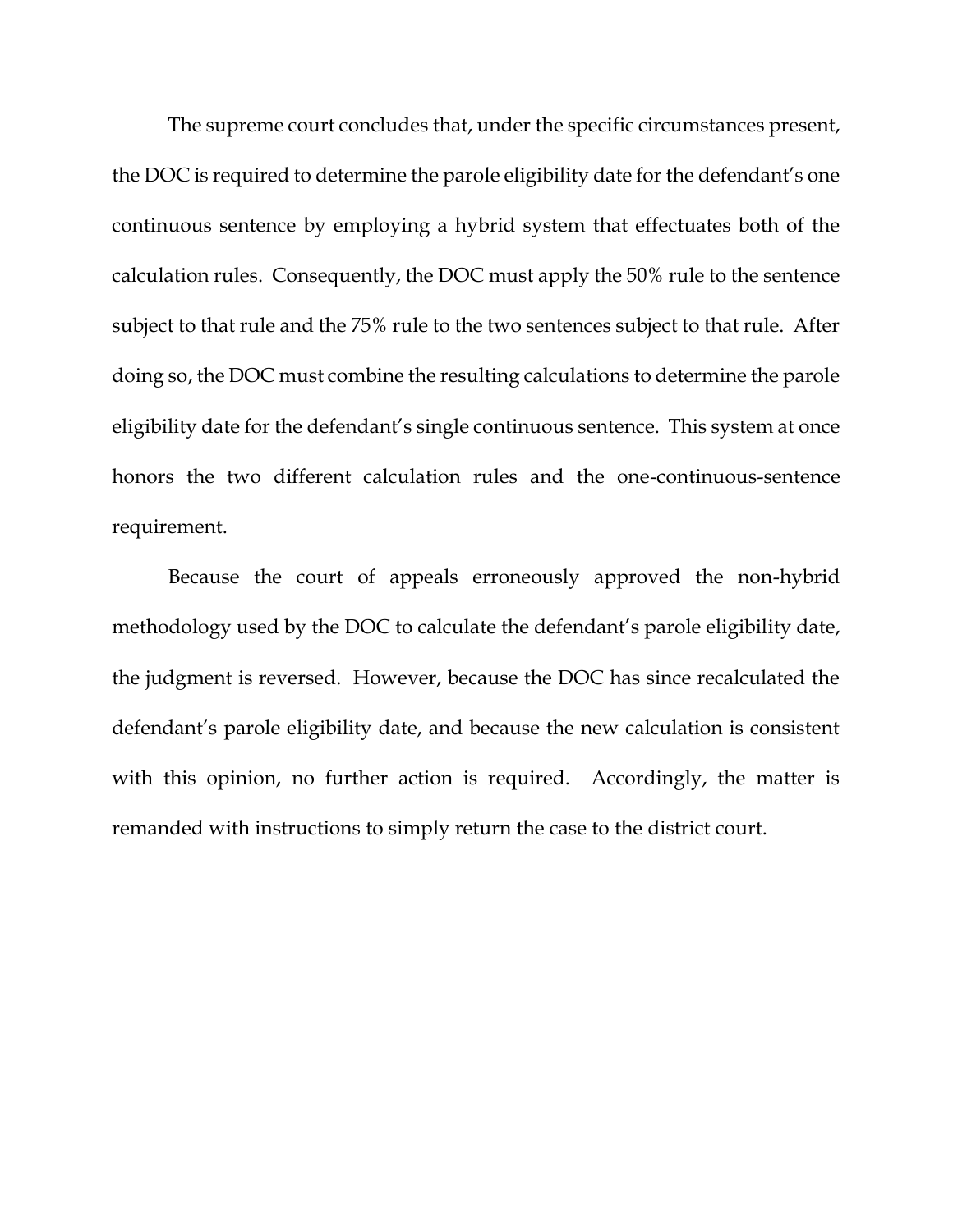## **The Supreme Court of the State of Colorado**

2 East 14th Avenue • Denver, Colorado 80203

## **2022 CO 33**

# **Supreme Court Case No. 21SC52** *Certiorari to the Colorado Court of Appeals*

Court of Appeals Case No. 19CA890

#### **Petitioner:**

Nathanael E. Owens,

v.

### **Respondents:**

Mary Carlson, Scott Dauffenbach, and Dean Williams.

# **Judgment Reversed** *en banc* June 21, 2022

## **Attorneys for Petitioner:**

Squire Patton Boggs (US) LLP Brent R. Owen Samuel B. Ballingrud *Denver, Colorado*

#### **Attorneys for Respondents:**

Philip J. Weiser, Attorney General Nicole Gellar, First Assistant Attorney General *Denver, Colorado*

**JUSTICE SAMOUR** delivered the Opinion of the Court, in which **CHIEF JUSTICE BOATRIGHT**, **JUSTICE MÁRQUEZ**, **JUSTICE HOOD**, **JUSTICE GABRIEL**, **JUSTICE HART**, and **JUSTICE BERKENKOTTER** joined.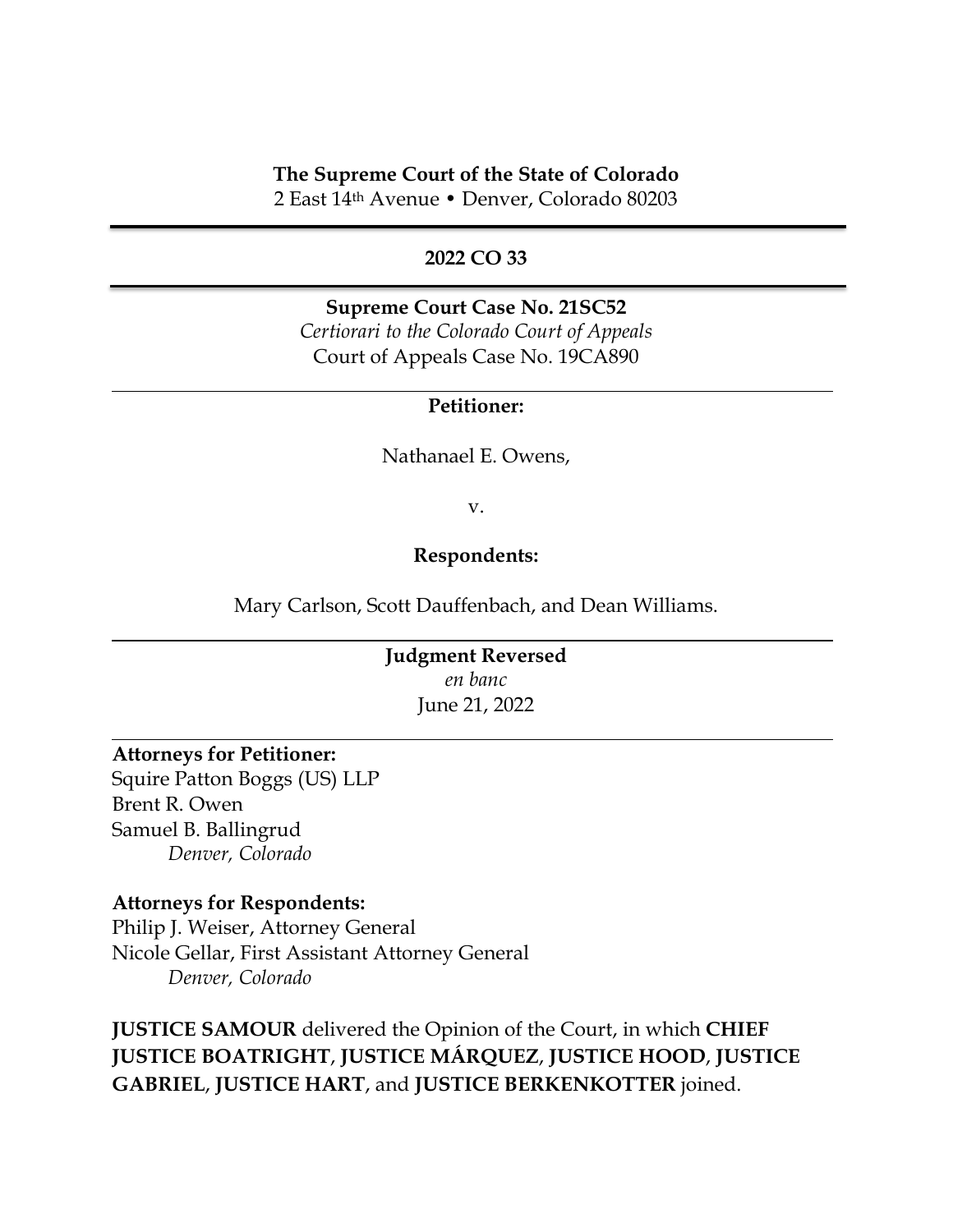JUSTICE SAMOUR delivered the Opinion of the Court.

¶1 There is an old saying that lawyers can't do math. While this is a tired stereotype, there is no question that some lawyers and math just don't mix. *See Jackson v. Pollion*, 733 F.3d 786, 788 (7th Cir. 2013) (Posner, J.) ("Innumerable are the lawyers who explain that they picked law over a technical field because they have a 'math block'  $\dots$ ''). For that reason, much like the "some assembly required" warning on certain products, we start off by cautioning that there is "some math required" in this opinion. Fear not, however, for it is simple math and instructions are included.

¶2 This case calls on us to review the method of calculation employed by the Colorado Department of Corrections ("DOC") to determine the parole eligibility date for Nathanael E. Owens, who is serving three consecutive prison sentences. There is no dispute that Colorado law requires that Owens's sentences be treated as a single continuous sentence for purposes of calculating his parole eligibility date. What complicates matters is that one of Owens's sentences is subject to a statutory provision that renders him parole eligible after serving 50% of the sentence, while the other two sentences are subject to a statutory provision that renders him parole eligible after serving 75% of those sentences. So, is Owens eligible for parole after serving 50%, 75%, or some other percentage of his one continuous sentence?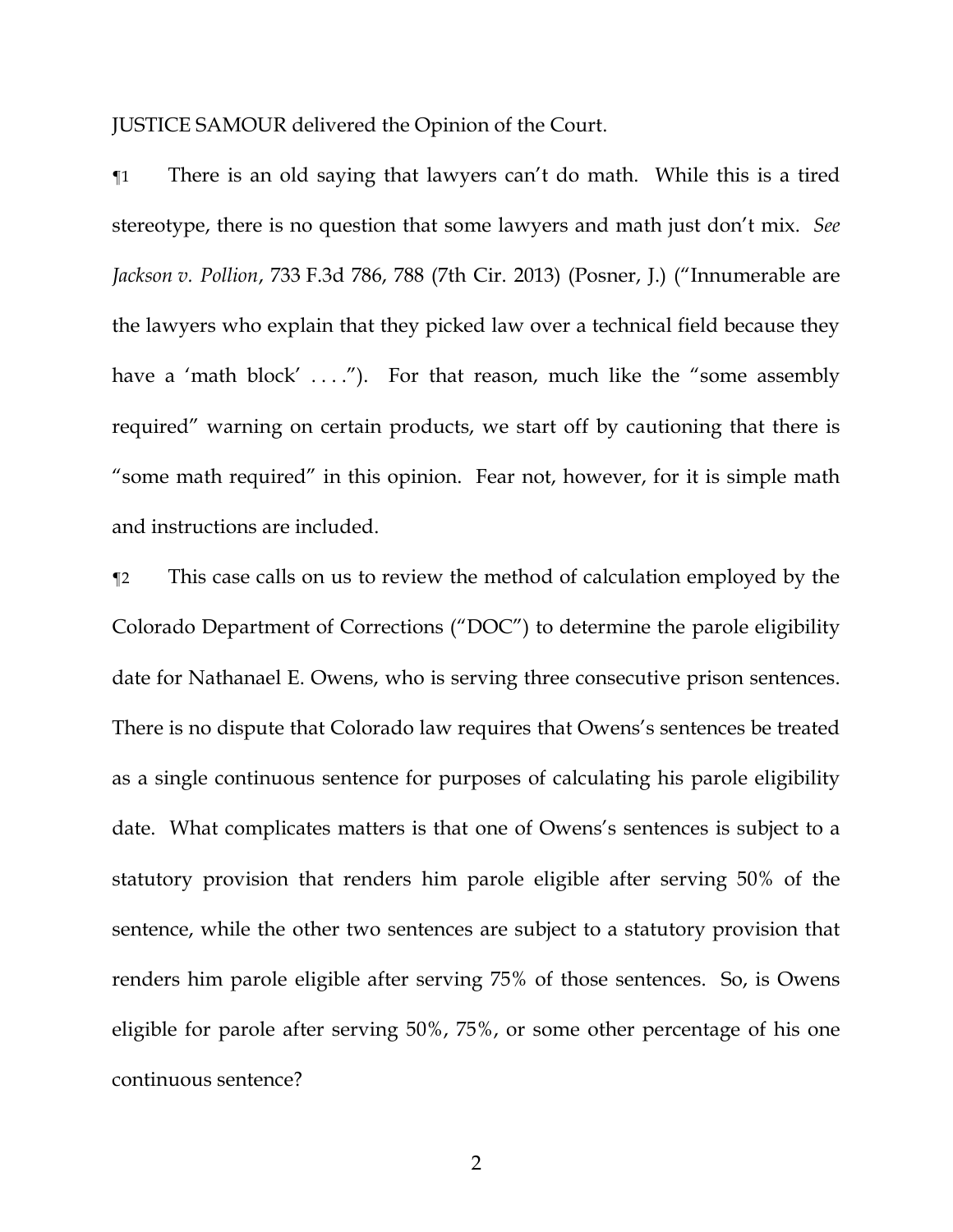¶3 The DOC applied the 75% rule to all three of Owens's consecutive sentences, reasoning that two of them were subject to that rule. But, in so doing, it applied the 75% rule to the sentence that was subject to the 50% rule. A division of the court of appeals nevertheless approved this methodology. It held that the DOC had discretion to apply just one calculation rule (the 75% rule) to the entirety of Owens's single continuous sentence.

¶4 We recognize that the DOC is vested with broad discretion in deciding how to calculate the parole eligibility date for an inmate's one continuous sentence. But we've made clear that such discretion isn't unfettered and does not permit the DOC to violate a legislative enactment. Because the methodology selected by the DOC and approved by the division here contravened two statutory provisions (the 50% rule it failed to apply and the 75% rule it applied without authority), we cannot uphold it.

¶5 Instead, we agree with Owens that, under the specific circumstances present, the DOC is required to determine the parole eligibility date for his one continuous sentence by employing a hybrid system that effectuates both of the calculation rules. Consequently, the DOC must apply the 50% rule to the sentence subject to that rule and the 75% rule to the two sentences subject to that rule. After doing so, the DOC must combine the resulting calculations to determine the parole eligibility date for Owens's single continuous sentence. This system at once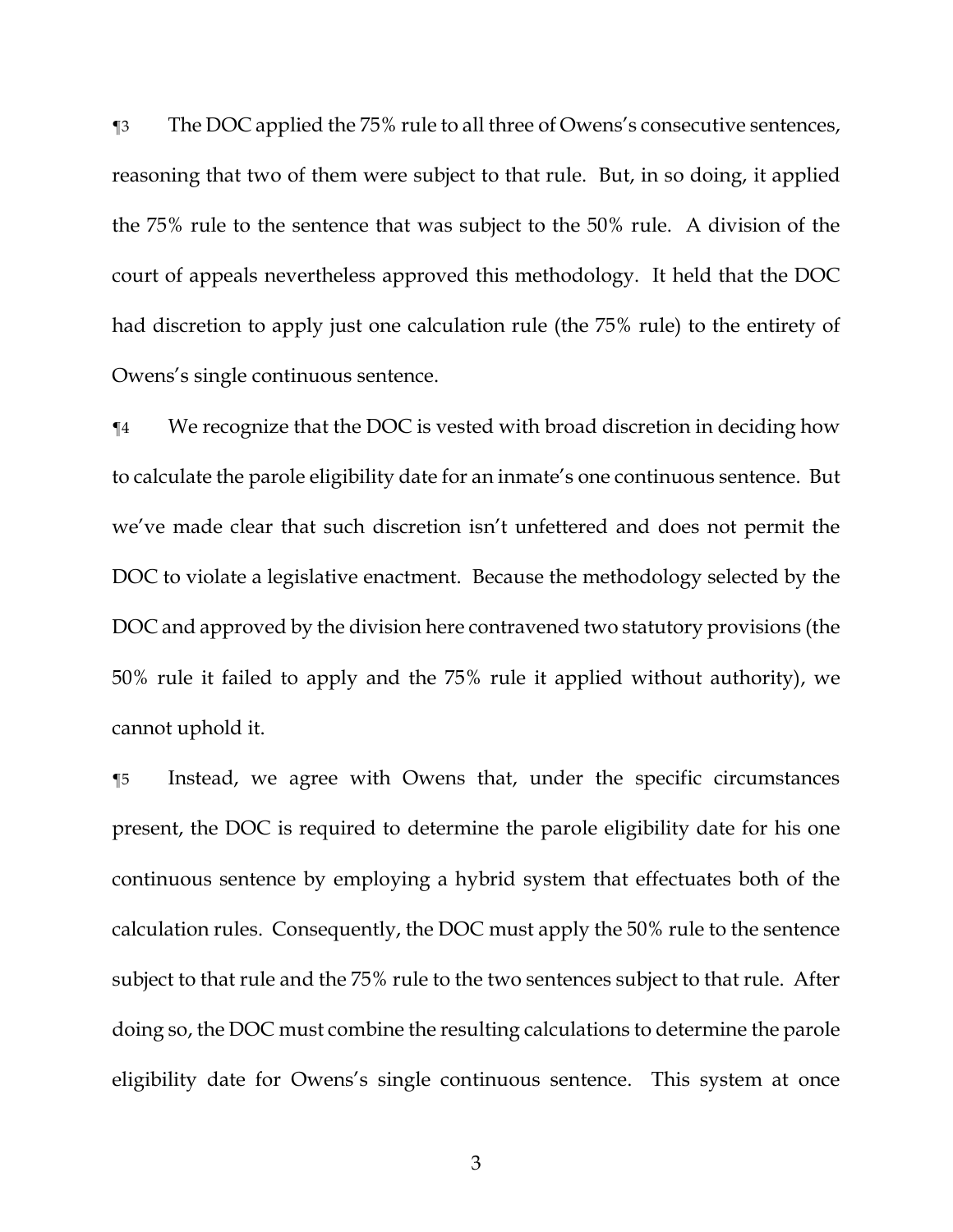honors the two different calculation rules and the one-continuous-sentence requirement.

¶6 Where we part ways with Owens is his alternative contention that none of his sentences fall within the scope of the 75% calculation rule. Contrary to Owens's assertion, his two sentences for aggravated robbery are governed by the 75% rule. ¶7 Because the division erroneously approved the non-hybrid methodology used by the DOC to calculate Owens's parole eligibility date, we reverse. However, because the DOC has since recalculated Owens's parole eligibility date, and because the new calculation is consistent with this opinion, no further action is required. Accordingly, we remand with instructions to simply return the case to the district court.

#### **I. Facts and Procedural History**

¶8 Owens is serving three consecutive prison sentences in the DOC totaling 24 years: a 4-year sentence for vehicular eluding (a class 5 felony) and two 10-year sentences for aggravated robbery (class 3 felonies). The DOC initially determined Owens's parole eligibility date by using a hybrid method: calculating 75% of each of his sentences for aggravated robbery (75% of 10 years or  $.75 \times 10 = 7.5$  years); calculating 50% of his sentence for vehicular eluding (50% of 4 years or .50  $x$  4 = 2 years); and combining the resulting calculations (7.5 years + 7.5 years + 2 years =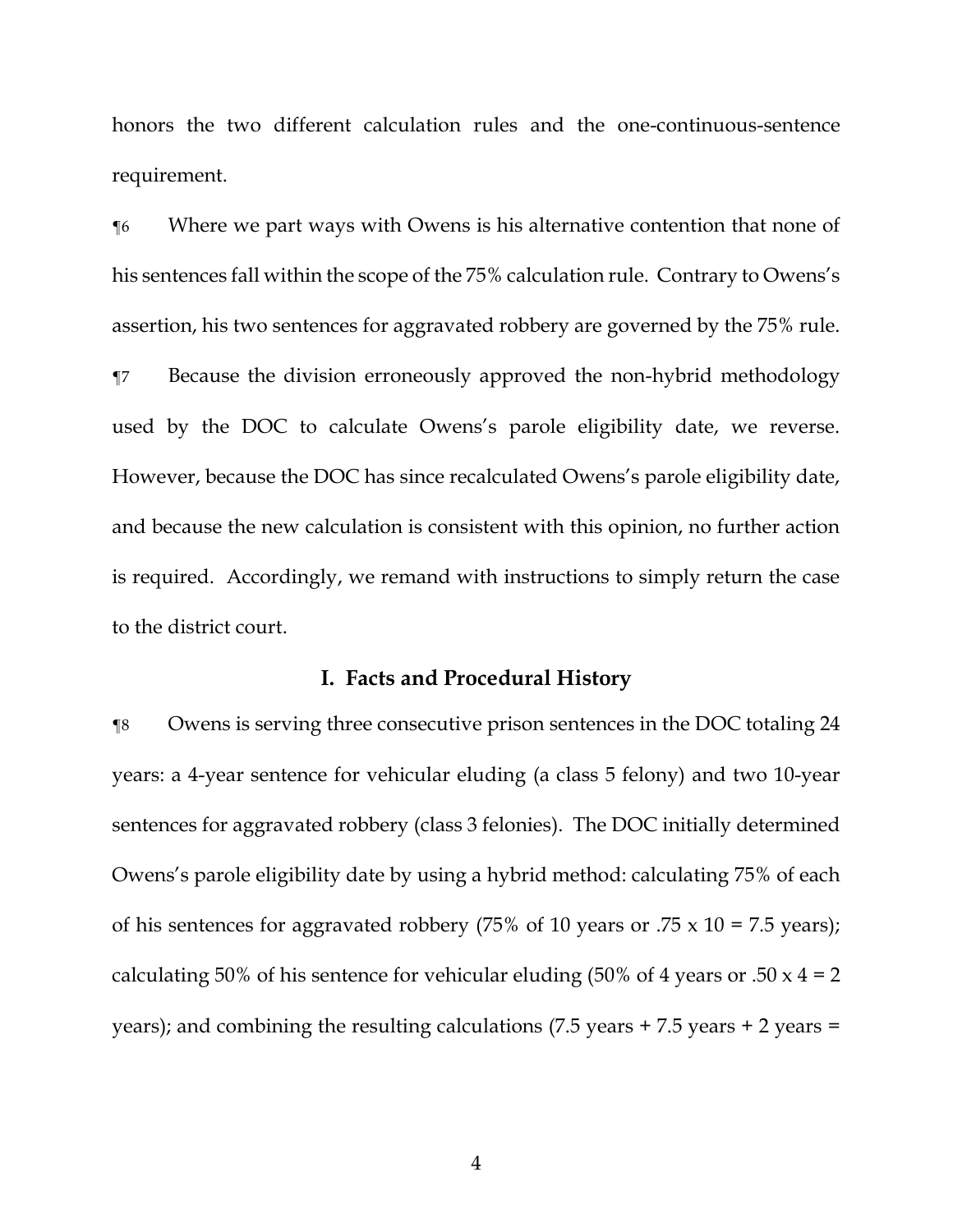17 years). That led the DOC to conclude that Owens would be eligible for parole after serving 17 years of his one continuous sentence.

¶9 Pursuant to C.R.C.P. 106(a)(2), Owens sued several employees of the DOC seeking a writ of mandamus on the ground that the DOC had improperly calculated his parole eligibility date. Specifically, Owens challenged the DOC's application of the 75% rule to his aggravated robbery sentences.

¶10 The DOC filed a motion to dismiss. First, it took issue with Owens's allegation that the 75% rule didn't apply to his aggravated robbery sentences. Second, it announced that it had recalculated Owens's parole eligibility date by treating his three sentences as one continuous sentence and applying the 75% rule to the composite 24-year sentence, resulting in a parole eligibility date about a year later than the originally calculated date  $(75\% \text{ of } 24 \text{ years or } .75 \times 24 = 18 \text{ years}).$ The DOC justified its change of heart by pointing to our recent decision in *Executive Director of the Colorado Department of Corrections v. Fetzer*, 2017 CO 77, ¶ 2, 396 P.3d 1108, 1109, where we held that the one-continuous-sentence mandate in section 17-22.5-101, C.R.S. (2021), applies to the calculation of parole eligibility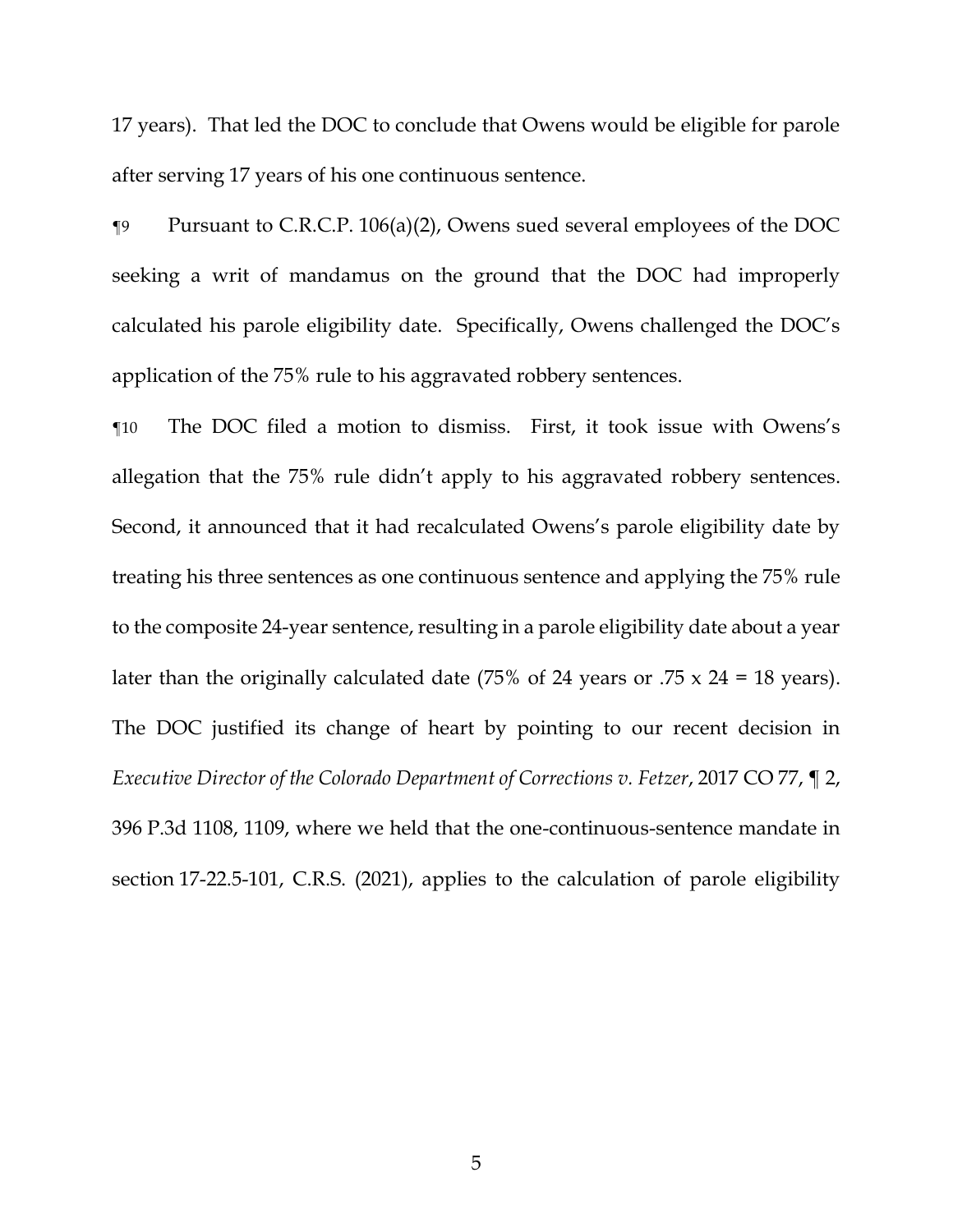dates.1 Because the DOC believed that its new calculation rendered Owens's claim moot, and because, regardless, it viewed Owens's motion as falling short of showing a clear right to the extraordinary relief requested, it maintained that Owens could not shoulder his heavy burden under C.R.C.P. 106(a)(2).

¶11 In response, Owens asserted that the 75% rule didn't apply to his aggravated robbery sentences because, in his view, that rule applied only to sentences imposed on inmates who had a previous conviction for a crime of violence, and he had no such previous conviction. Thus, urged Owens, the 50% rule applied to all three of his sentences.

¶12 The district court granted the DOC's motion and dismissed the case. After identifying the arduous burden set forth in C.R.C.P. 106(a)(2), it determined that Owens had failed to establish that he had "a clear right" to have his parole eligibility date calculated by applying the 50% rule to all his sentences.

¶13 Owens appealed, and a division of the court of appeals affirmed. *Owens v. Williams*, 2020 COA 177, ¶ 3, 490 P.3d 1050, 1051. Like the district court, the division concluded that Owens hadn't met his heavy burden of demonstrating that

<sup>1</sup> Section 17-22.5-101 provides that "when any inmate has been committed under several convictions with separate sentences, the [DOC] shall construe all sentences as one continuous sentence."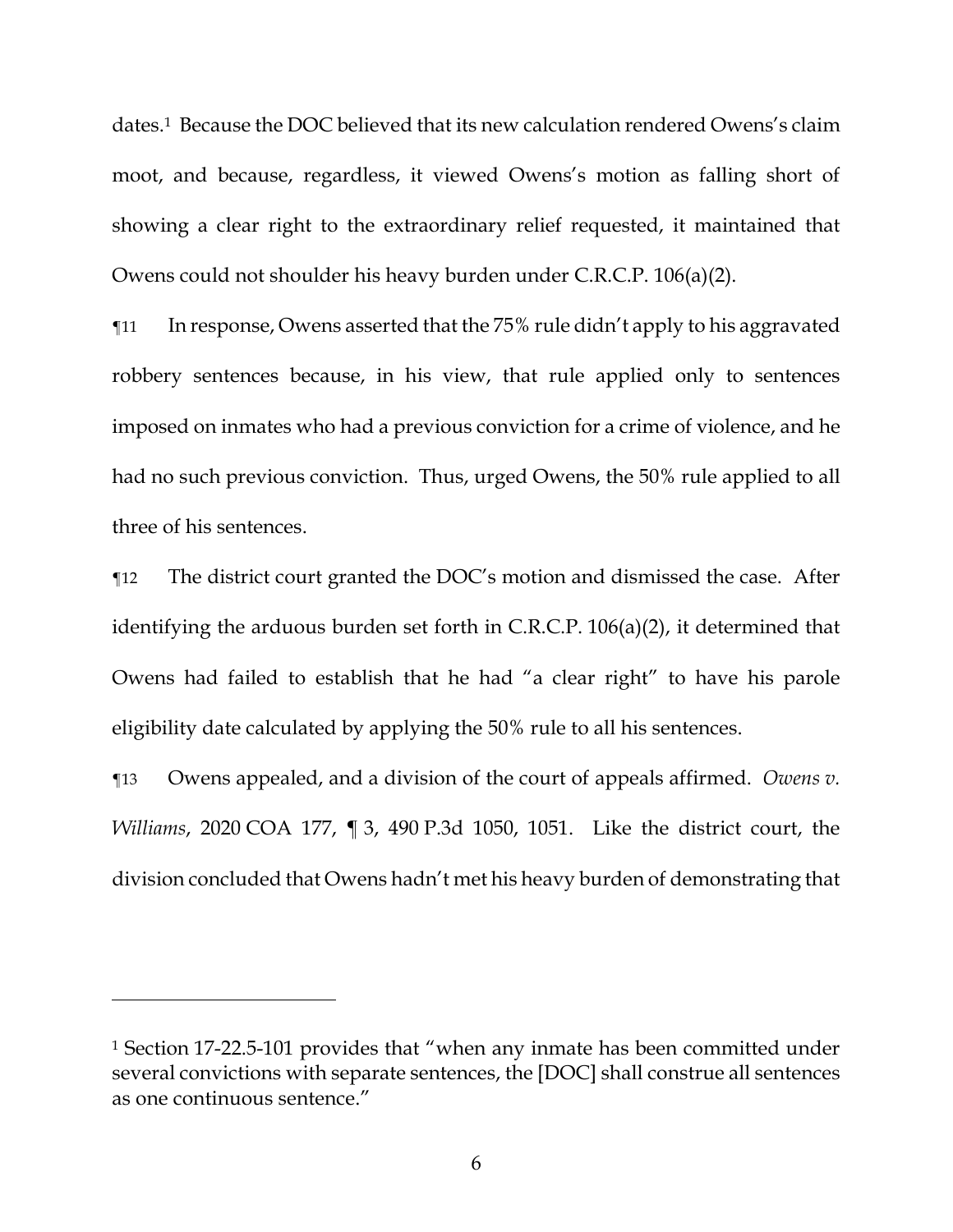he had a clear right to have the 50% rule applied to all his sentences. *Id.* at ¶ 28, 490 P.3d at 1054. Consequently, held the division, the DOC could apply the 75% rule to determine the parole eligibility for Owens's one continuous sentence, "notwithstanding the fact that Owens is also serving a sentence for an offense that doesn't fall" within the ambit of the 75% calculation rule. *Id.* at ¶ 3, 490 P.3d at 1051. According to the division, "[p]er *Fetzer*, under these circumstances, the DOC had discretion to apply the seventy-five percent rule to the one composite, continuous twenty-four-year sentence." *Id.* at ¶ 22, 490 P.3d at 1053.

¶14 Judge Berger authored a special concurrence. He joined the majority because he felt that its reading of *Fetzer* was "not unreasonable." *Id.* at ¶ 30, 490 P.3d at 1054 (Berger, J., specially concurring). But he wrote separately to explain why a wide grant of discretion to the DOC in this case was neither necessary nor consistent with the statutory scheme. *Id.* at ¶ 31, 490 P.3d at 1054. Although acknowledging that the DOC has discretion in administering this state's prisons, he opined that "when the General Assembly has definitively spoken on a subject and has displaced discretion, courts have a duty to enforce the law as written, not to grant either unlimited or even circumscribed discretion to executive branch officials to rewrite statutes." *Id.* at ¶ 31, 490 P.3d at 1055. Judge Berger then observed that it was feasible "to apply the legislative rules to each of the sentences that comprise the one continuous sentence and remain faithful to the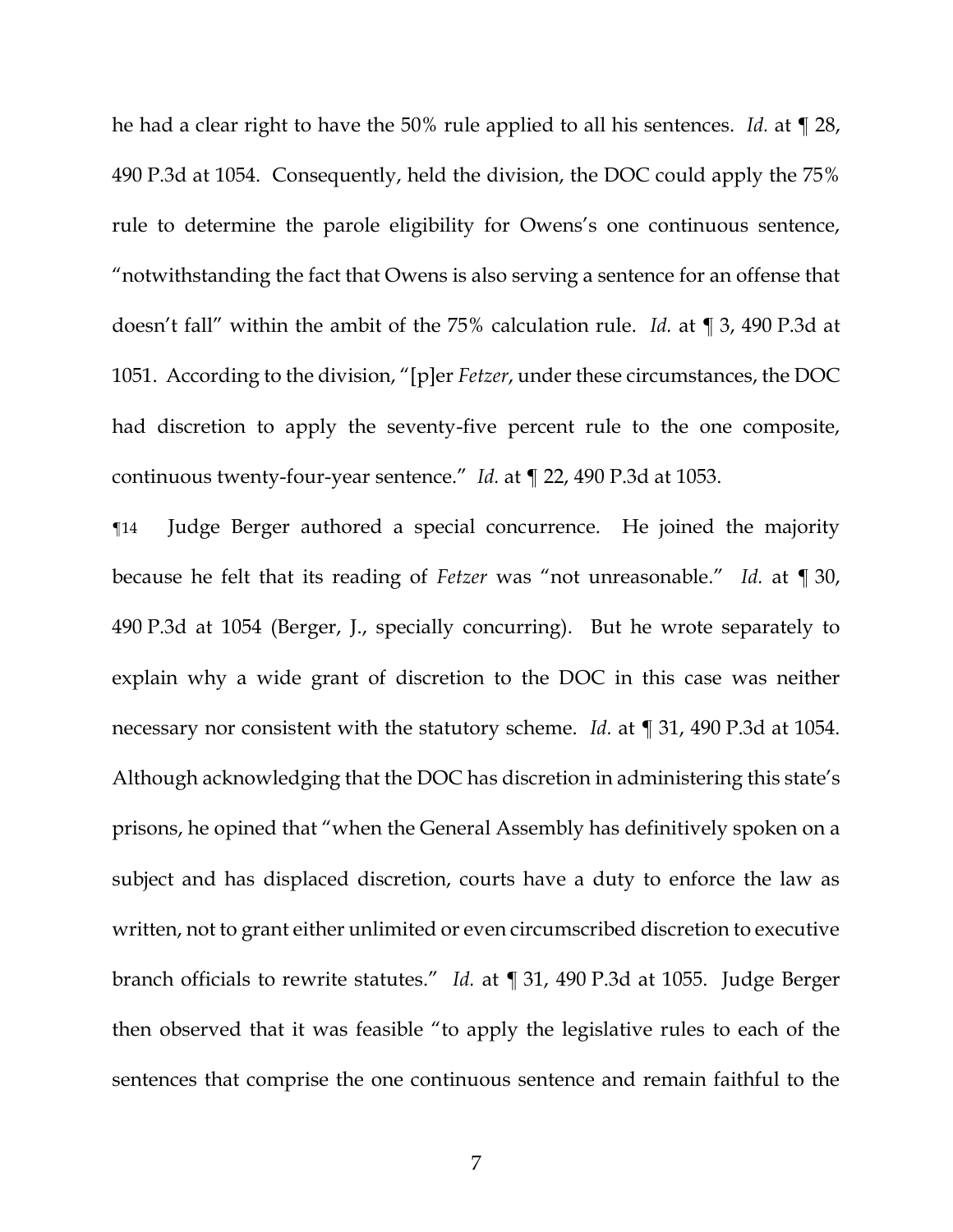one continuous sentence rule." *Id.* at ¶ 35, 490 P.3d at 1055. This hybrid method of calculation, he said, would honor the legislature's exclusive authority to set the rules for parole eligibility without preventing the DOC from also complying with the one-continuous-sentence statutory requirement. *Id.*

¶15 Apparently believing that *Fetzer* did not allow the division to require the DOC to use the hybrid system of calculation, Judge Berger suggested that our court may wish to "take a second look at this." *Id.* at ¶ 39, 490 P.3d at 1056. After all, added Judge Berger, "the supreme court is not itself bound by *Fetzer*." *Id.* In the alternative, Judge Berger thought that the General Assembly could clarify what it meant when it passed the statutory provisions at play here. *Id.*

¶16 Judge Berger's special concurrence convinced the DOC that the hybrid method is a reasonable means of calculating an inmate's parole eligibility date in a manner that doesn't run afoul of the one-continuous-sentence mandate. Hence, prompted by Judge Berger's concurrence, the DOC recalculated Owens's parole eligibility date using the hybrid method (the original calculation method it had employed).

¶17 Owens nevertheless filed a petition for certiorari in our court. And we agreed to review the following issue:

Whether, to calculate the parole eligibility date for an inmate serving consecutive sentences, the Department of Corrections must give effect to each parole eligibility statute that governs an inmate's sentences or whether the Department of Corrections may choose, in its discretion,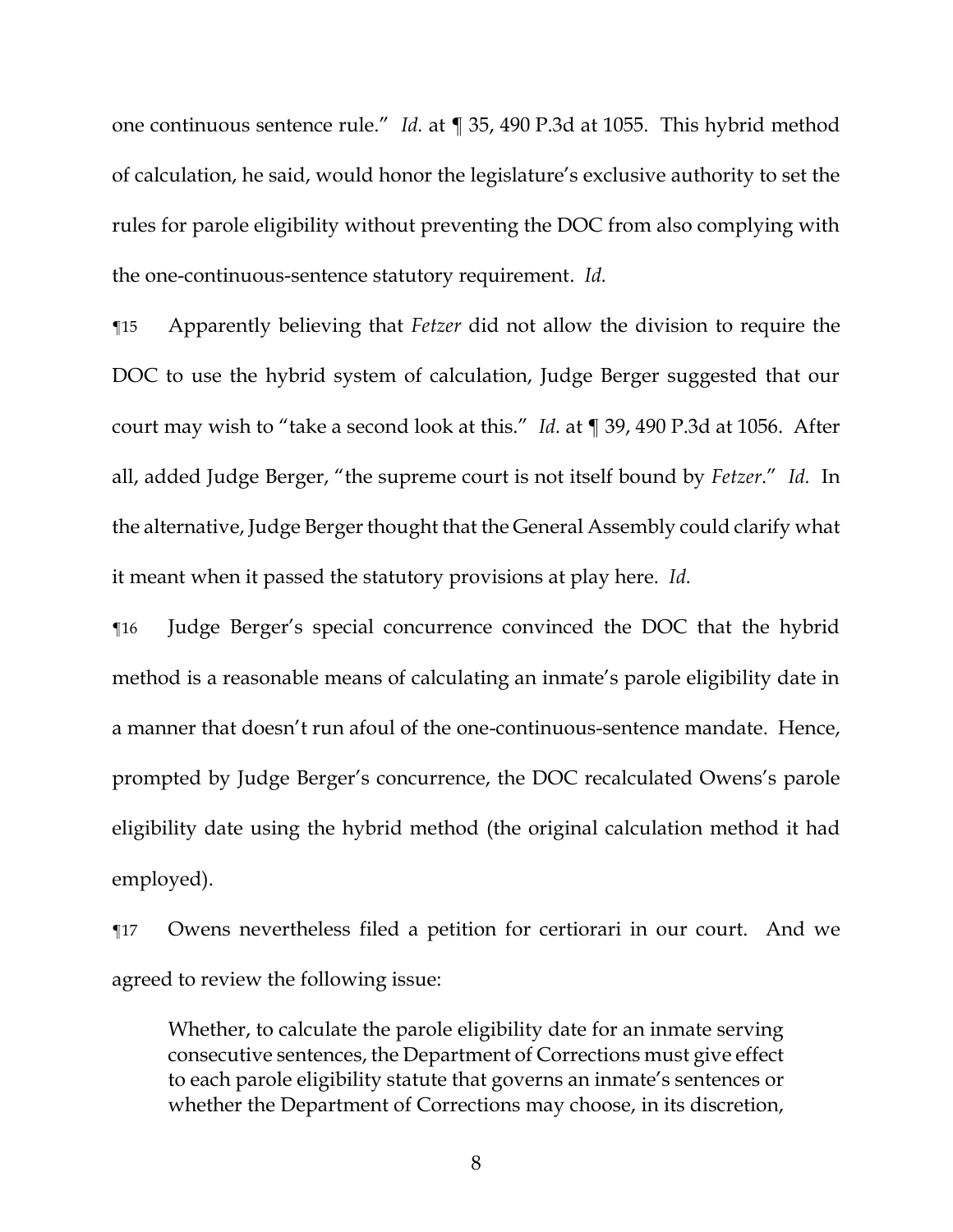to apply one parole eligibility statute to the entirety of an inmate's one continuous sentence.

¶18 Before our court, Owens maintains that the 50% rule applies to all three of his sentences. In the alternative, he asks us to hold that the DOC is required to employ the hybrid method of calculation to determine his parole eligibility date. The Attorney General counters that the DOC's most recent calculation renders Owens's appeal moot, but even if it doesn't, the division got this one right.

#### **II. Analysis**

¶19 We begin with a brief refresher on the principles implicated in suits for mandamus relief. We then address the Attorney General's contention that the issue before us is moot because the DOC is already giving inmates, including Owens, the benefit of the hybrid method, which was its long-standing means of calculating parole eligibility before *Fetzer*. After explaining why the Attorney General is mistaken, we turn to the calculation of Owens's parole eligibility date. Though we disagree with Owens that he's entitled to have the 50% rule applied to his sentences for aggravated robbery, we agree with him that, given the specific circumstances present, the DOC is required to use the hybrid method of calculation to determine the parole eligibility date for his one continuous sentence.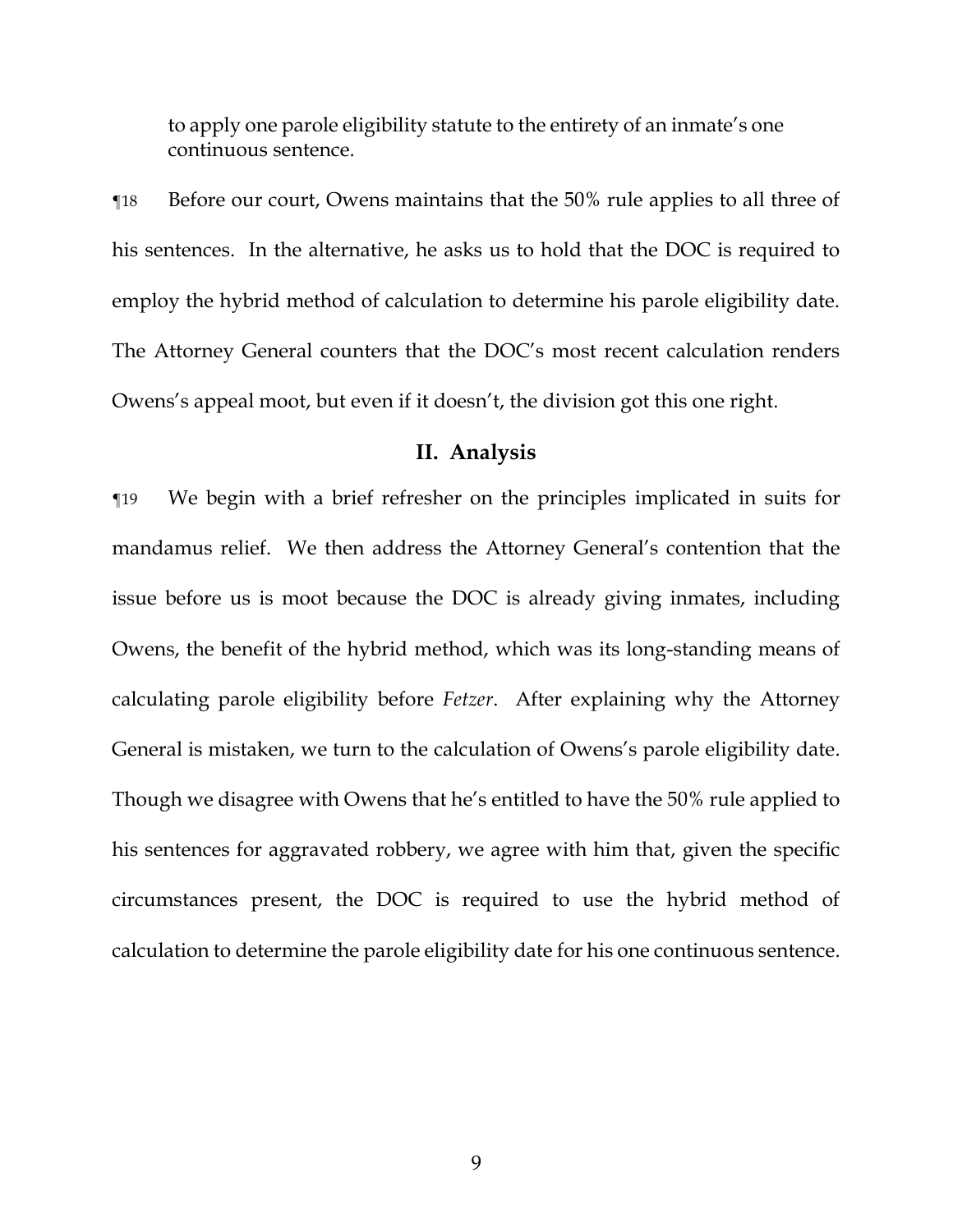## **A. Suits for Mandamus Relief**

¶20 C.R.C.P. 106(a)(2) permits a person to petition the district court for an order

to compel a . . . governmental body . . . to perform an act which the law specially enjoins as a duty resulting from an office, trust, or station, or to compel the admission of a party to the use and enjoyment of a right or office to which he is entitled, and from which he is unlawfully precluded by such . . . governmental body.

¶21 Mandamus is an extraordinary remedy that requires public officials to perform plain legal duties they owe by virtue of their offices. *Bd. of Cnty. Comm'rs v. Cnty. Rd. Users Ass'n*, 11 P.3d 432, 437 (Colo. 2000). While mandamus is available to compel the performance of "a purely ministerial duty involving no discretionary right" and requiring no "exercise of judgment," it is not available to compel the performance of a task that "is discretionary or involves the exercise of judgment." *Id.* An individual seeking mandamus relief bears a demanding burden requiring satisfaction of a three-part test: (1) the individual must have "a clear right" to the relief sought; (2) the party sued must have "a clear duty" to perform the act requested; and (3) there can be no other remedy available. *Id.*

¶22 We inspect Owens's request with these tenets in mind. Before we get to the crux of the matter, however, we take a brief hiatus to dispose of the Attorney General's mootness claim.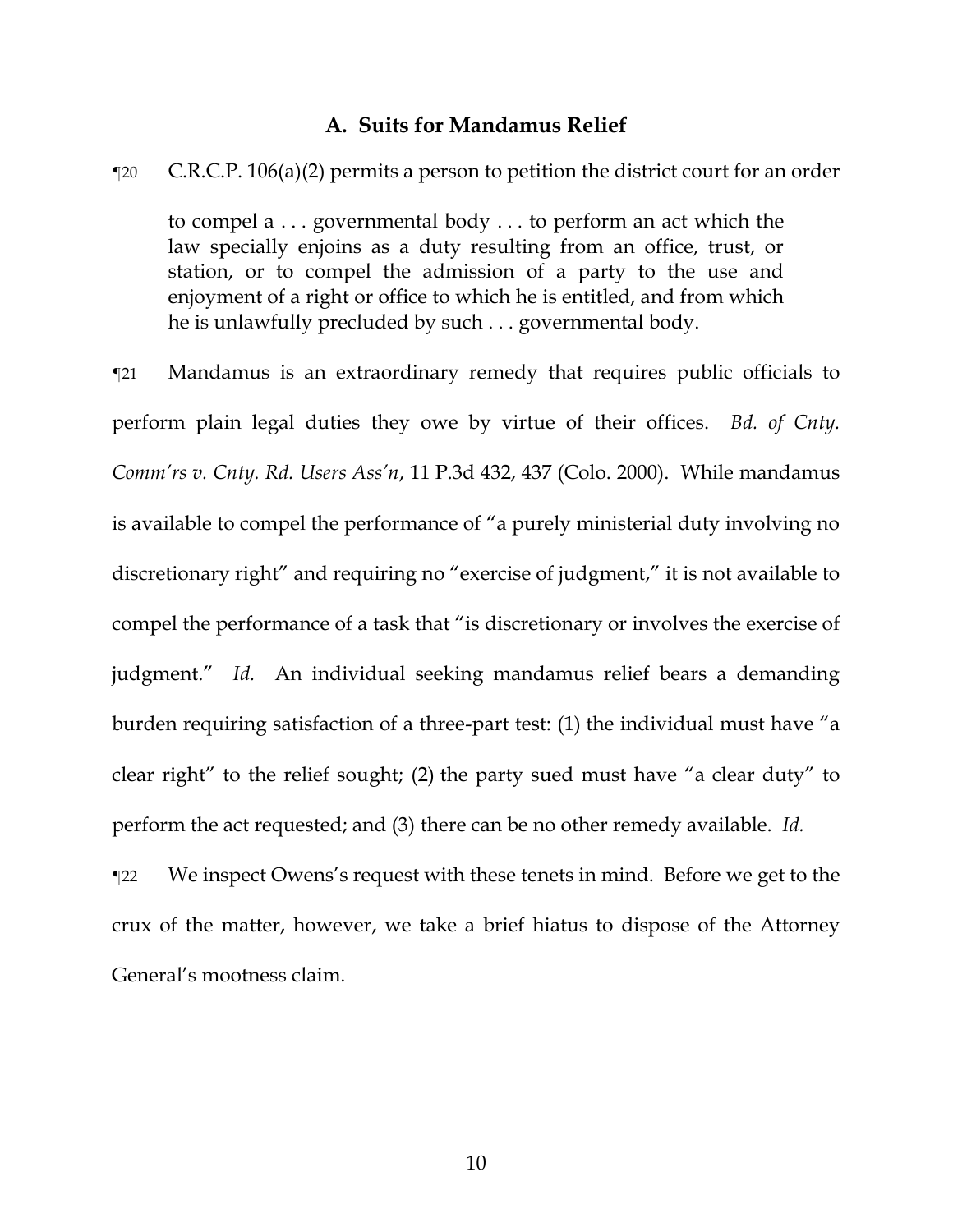#### **B. The Issue We Confront Is Not Moot**

¶23 The Attorney General argues that Owens's challenge to the application of the 75% rule to his one continuous sentence is moot because the DOC has already recalculated his parole eligibility date in accordance with the hybrid system. We are unpersuaded for two reasons.

¶24 First, the dispute between the parties is more nuanced than the Attorney General implies. Owens's position isn't that the DOC, in its discretion, should use the hybrid method to calculate parole eligibility. It's that the DOC has no discretion in this case because, under the specific circumstances present, it is required by law to use the hybrid method of calculation. Were we to dismiss Owens's appeal as moot, the DOC would be free to change its mind yet again and recalculate Owens's parole eligibility date without using the hybrid system. *See Knox v. Serv. Emps. Int'l Union, Loc. 1000*, 567 U.S. 298, 307 (2012) ("The voluntary cessation of challenged conduct does not ordinarily render a case moot because a dismissal for mootness would permit a resumption of the challenged conduct as soon as the case is dismissed.").

¶25 Second, the parties disagree about whether the 75% rule applies to the sentences for the class 3 felony aggravated robbery convictions. The DOC says it does; Owens says it doesn't. There's nothing moot about this issue. And, as we discuss next, resolving it requires us to interpret several statutory provisions.

11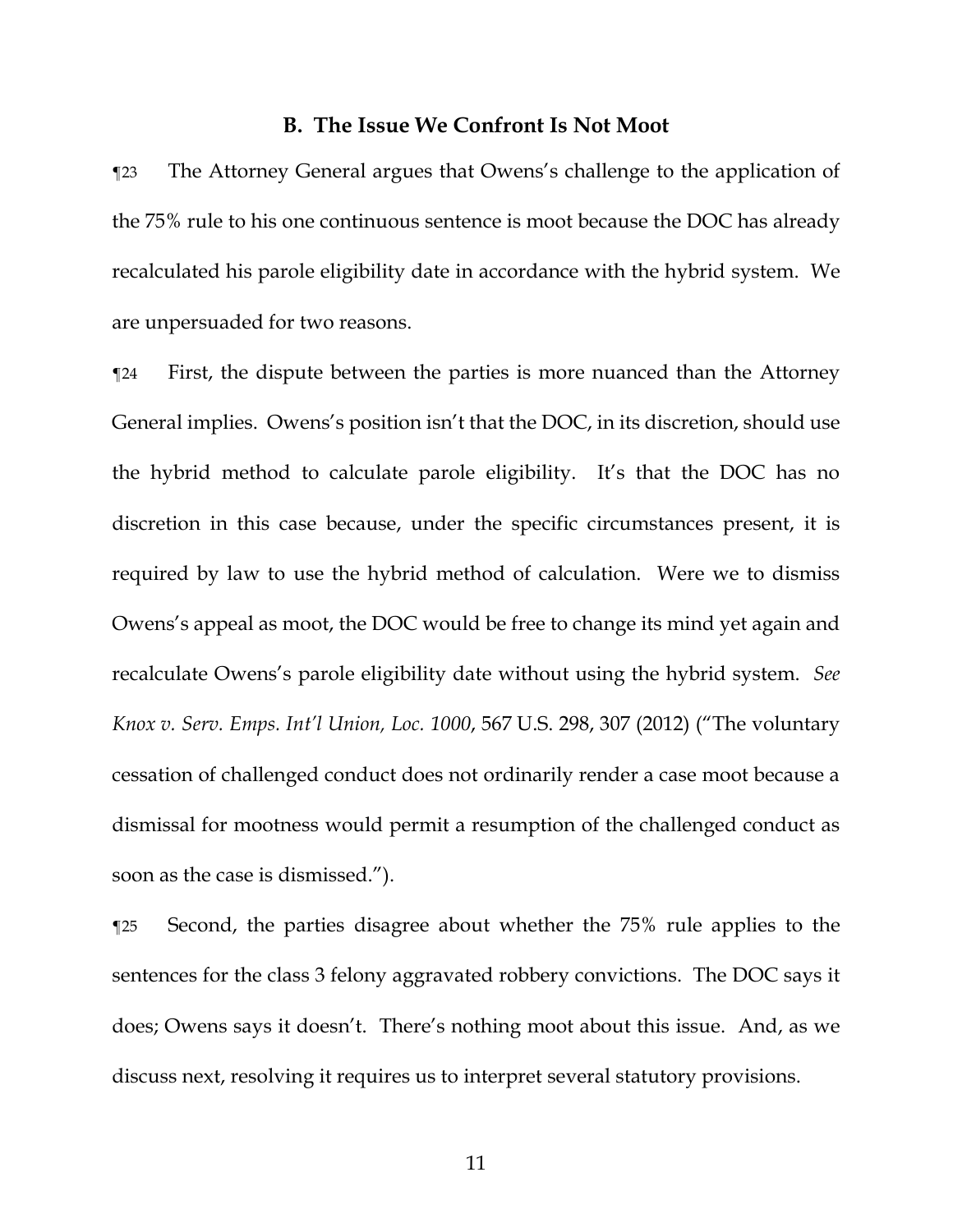# **C. Statutory Provisions Governing Parole Eligibility on Class 3 Felony Aggravated Robbery Sentences**

¶26 Owens claims that his aggravated robbery sentences are subject to the 50% rule. And since it is uncontested that he is eligible to be paroled on his vehicular eluding sentence after he serves 50% of it, he asserts that we don't even need to reach the question related to the hybrid method of calculation. As the division ruled, however, Owens misreads section 17-22.5-403, C.R.S. (2021).

¶27 Relevant here, subsection (1) of the statute provides that a person sentenced for a felony that's not a class 1 felony is eligible for parole "after such person has served fifty percent of the sentence imposed."2 However, under subsection (2.5)(a), "[n]otwithstanding subsection (1) of this section," a person sentenced for certain crimes, including aggravated robbery, committed no earlier than July 1, 2004, "shall be eligible for parole after such person has served seventyfive percent of the sentence imposed." Subsection (2.5)(b) then states that paragraph (a) applies only to:

(I) A person convicted and sentenced for a crime listed in paragraph (a) of this subsection (2.5) that is a class 2 or class 3 felony offense; or

<sup>2</sup> Throughout this opinion, we omit mention of earned time credit (or any other credit) that may be authorized. Consequently, our parole eligibility calculations do not account for authorized credit.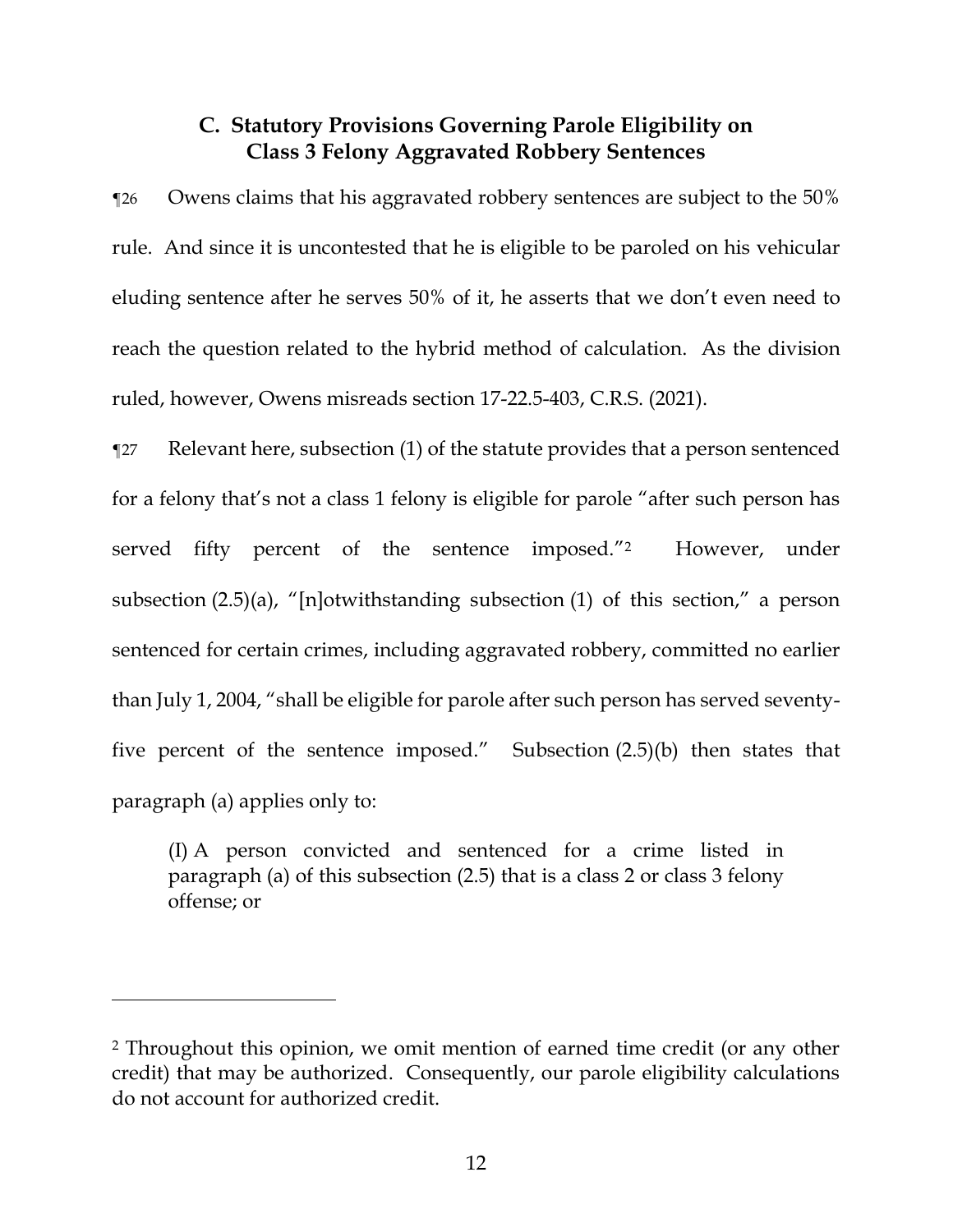(II) A person convicted and sentenced for a crime listed in paragraph (a) of this subsection (2.5) that is a class 4 or class 5 felony offense, which person has previously been convicted of a crime of violence as defined in section 18-1.3-406, C.R.S.

¶28 Read in its entirety, then, subsection (2.5) plainly requires applying the 75% rule, instead of the 50% rule, to a sentence imposed for a class 2 or 3 felony aggravated robbery or to a sentence imposed for a class 4 or 5 felony when the inmate has previously been convicted of a crime of violence. Owens concedes that he is serving sentences for two class 3 felony aggravated robberies. Therefore, those sentences clearly come within the scope of subsection  $(2.5)(b)(I)$  and are subject to the 75% rule.

¶29 Owens contends, however, that since the offenses listed in paragraph (a) are all class 2 or 3 felonies, subparagraphs (I) and (II) in paragraph (b) must be read conjunctively, notwithstanding the disjunctive "or" between them. Otherwise, says Owens, subparagraph (I), which makes the 75% rule applicable to the crimes identified in paragraph (a) that are class 2 or 3 felonies, adds nothing and is robbed of all independent force.

¶30 But Owens cites no authority in support of his position, and we are aware of none. More importantly, reading "or" as "and" in paragraph (b), as he urges, would significantly alter the meaning of the statute. So amended, the statute would require applying the 75% rule to a sentence imposed for one of the crimes listed in paragraph (a) that is a class 2, 3, 4, or 5 felony when the inmate has been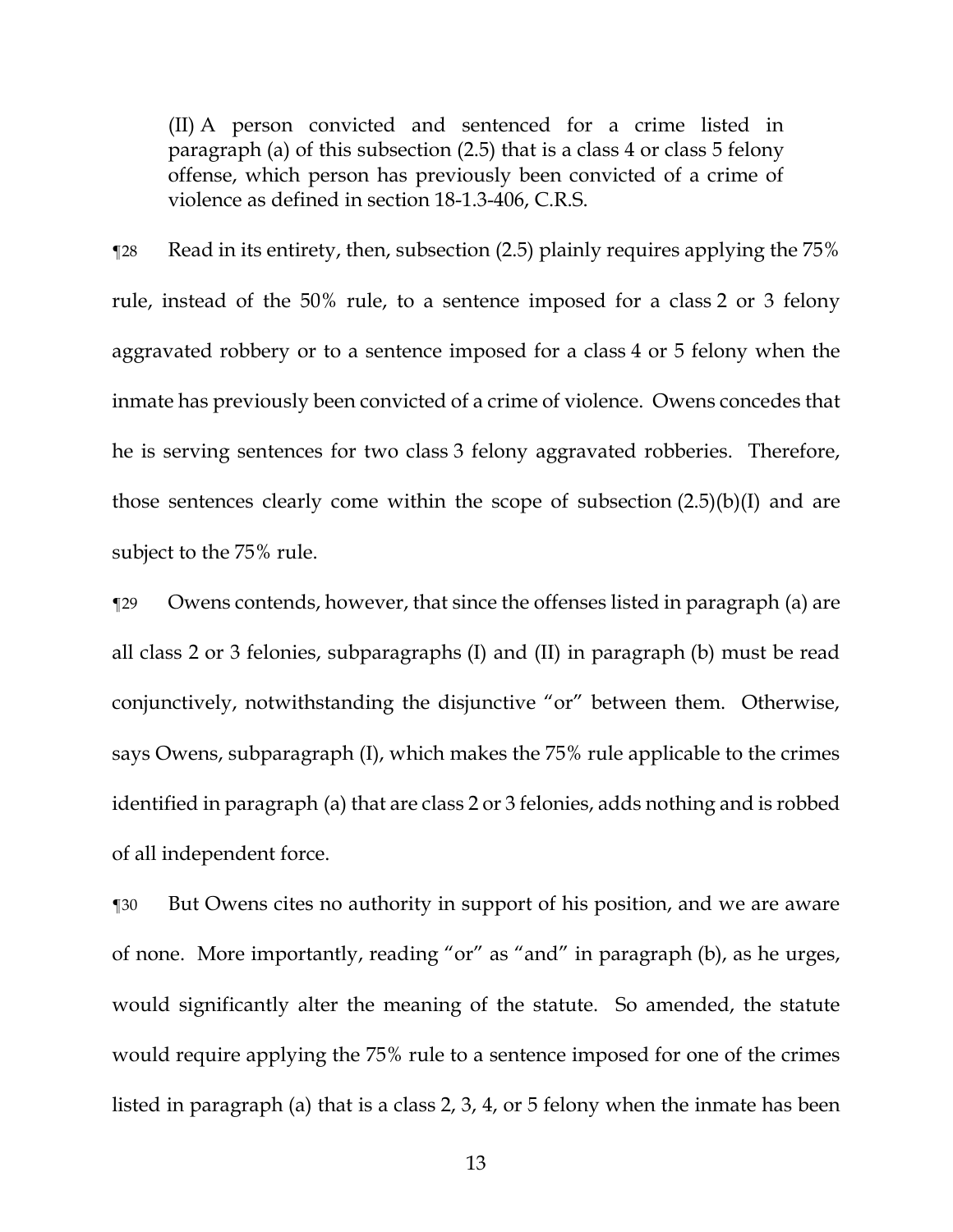previously convicted of a crime of violence. Even assuming inartful drafting by the legislature, we have no authority to rewrite a statute. *DePierre v. United States*, 564 U.S. 70, 82 (2011) ("That we may rue inartful legislative drafting, however, does not excuse us from the responsibility of construing a statute as faithfully as possible to its actual text."). Thus, we are beholden to the clear language of subsection (2.5) and must effectuate it as written. *See In re Marriage of Mack*, 2022 CO 17, ¶ 14, 507 P.3d 524, 528 ("When the statutory language is clear, we must enforce it as written.").

¶31 Because Owens's convictions for aggravated robbery are class 3 felonies, we conclude that the sentences he is serving on those convictions are subject to the 75% rule set forth in subsection (2.5). The fact that he doesn't have a prior conviction for a crime of violence is of no moment to this determination.

# **D. Under the Specific Circumstances Present, the DOC Is Required to Use the Hybrid Method to Calculate Owens's Parole Eligibility Date**

¶32 Having decided that Owens's sentences for aggravated robbery are subject to the 75% rule in subsection (2.5), and there being no dispute that Owens's sentence for vehicular eluding is subject to the 50% rule in subsection (1), the issue becomes: Which of these two calculation rules applies to Owens's parole eligibility? Or do they both apply? We reiterate that the parties agree, and we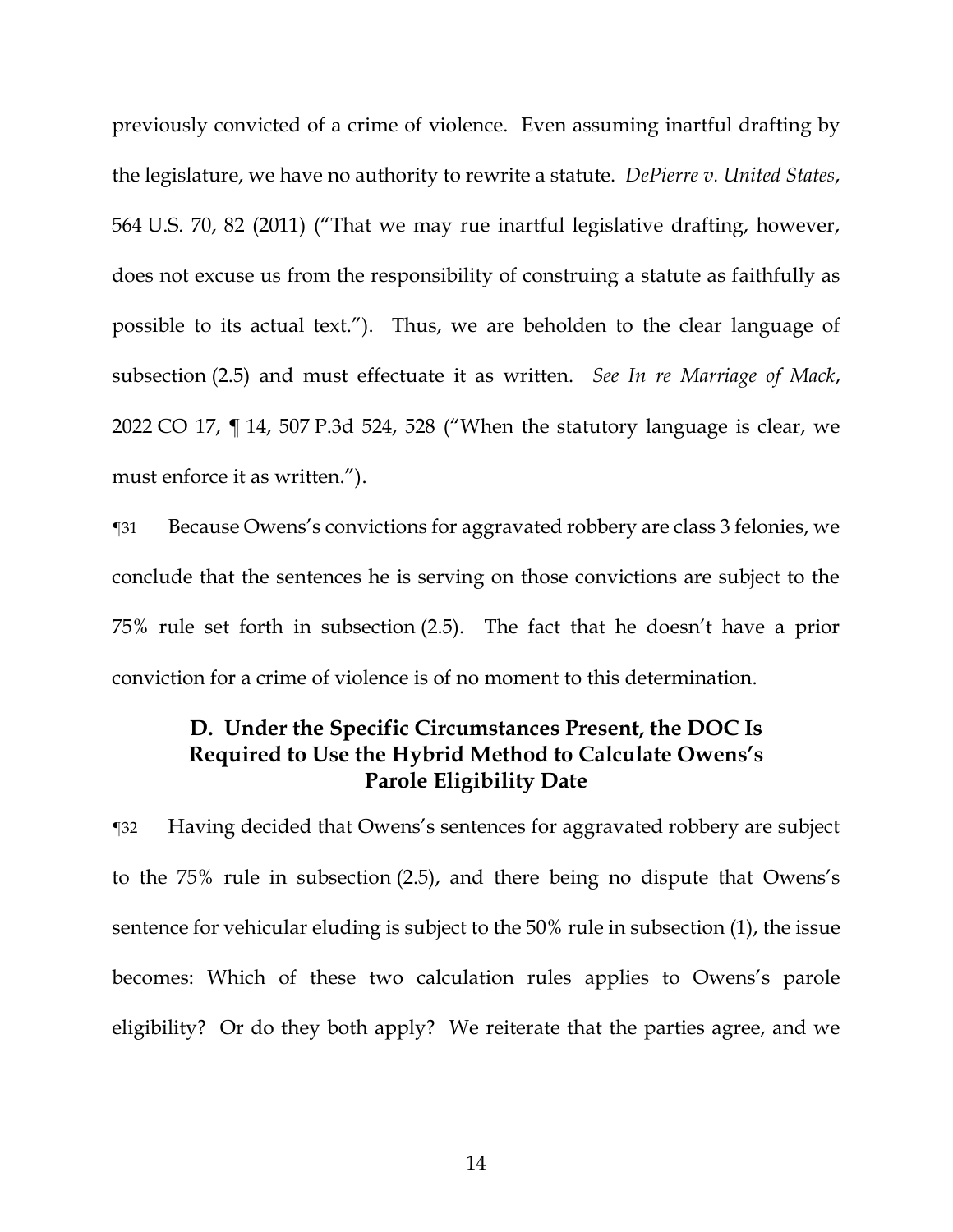concur, that the DOC must treat Owens's three sentences as "one continuous sentence." *See* § 17-22.5-101; *Fetzer*, ¶ 17, 396 P.3d at 1113.

¶33 After recognizing that the DOC had to comply with the one-continuoussentence statute, the division noted that one of Owens's sentences was governed by the 50% rule while the other two sentences were governed by the 75% rule. *Owens*, ¶¶ 17, 22, 490 P.3d at 1053. But the division concluded that, "[p]er *Fetzer,* . . . the DOC had discretion to apply the seventy-five percent rule to the one composite, continuous twenty-four-year sentence." *Id.* at ¶ 22, 490 P.3d at 1053. In doing so, the division implied that, had the DOC chosen instead to exercise its discretion by applying the 50% rule to Owens's one composite, continuous sentence, that determination, too, would have survived scrutiny. *See id.* But because it couldn't be said that the DOC had "a clear duty" to apply the 50% rule to the one composite, continuous sentence, the division held that Owens could not prevail on his C.R.C.P. 106(a)(2) claim. *Id.* at ¶¶ 22, 28, 490 P.3d at 1053–54. The division erred.

¶34 In deferring to the DOC's mode of calculation, the division felt handcuffed by *Fetzer*. *See id.* at ¶ 27, 490 P.3d at 1054. Even Judge Berger was under the impression that *Fetzer* posed an insuperable barrier for Owens. *Id.* at ¶ 34, 490 P.3d at 1055 (Berger, J., specially concurring). We, however, read *Fetzer* differently.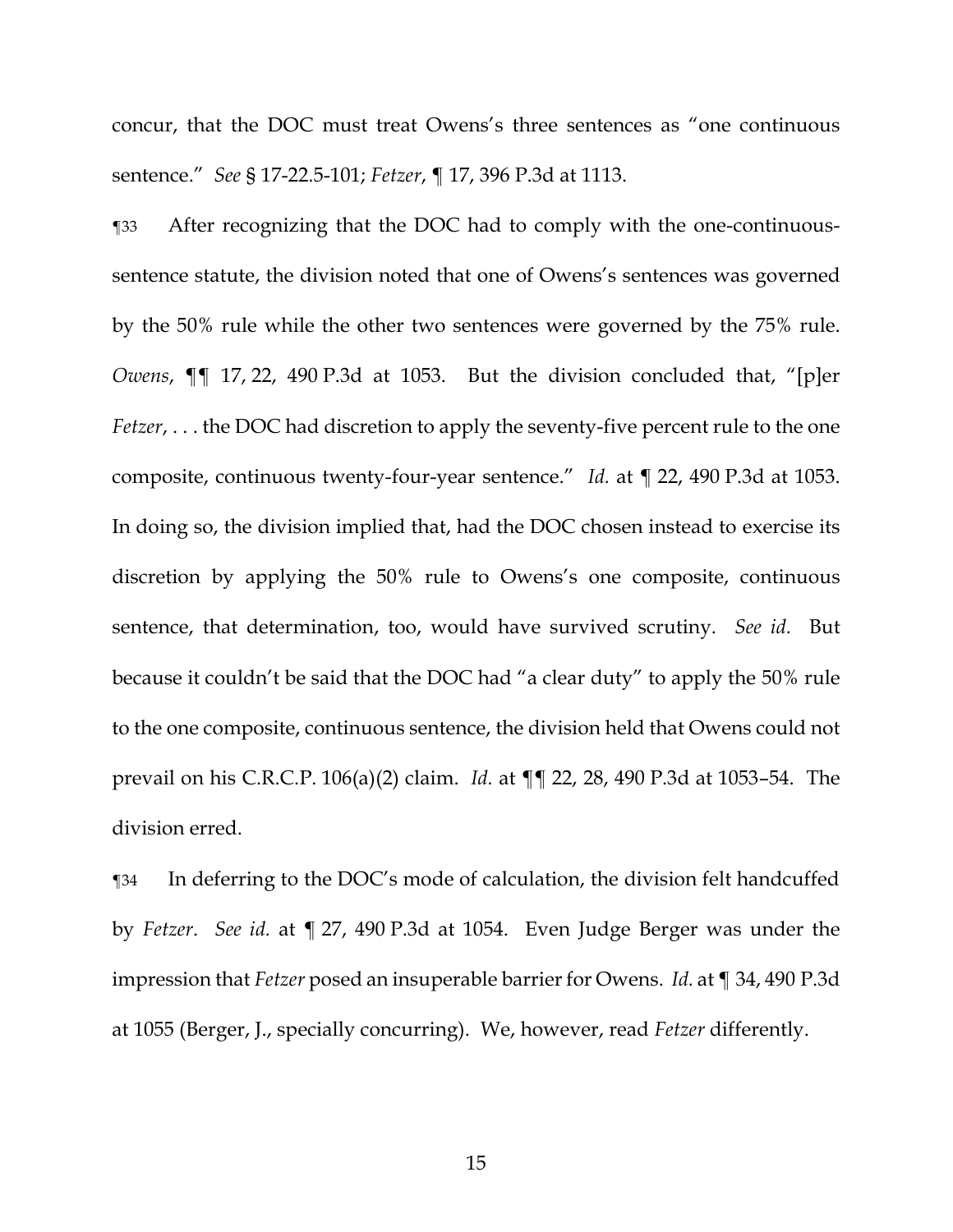¶35 There is no question that we recognized in *Fetzer* that the DOC has broad discretion in calculating parole eligibility for inmates:

As we have indicated in the past, in light of the practicalities inherent in administering the complex of sentencing and parole mandates imposed by statute, the department's administrative interpretations are entitled to great weight. We have in the past held the department's decision to apply some form of governing sentence theory, or some other theory or device altogether, in administering the relevant class of composite continuous sentences to be a matter within its expertise and discretion.

*Fetzer*, ¶ 20, 396 P.3d at 1113. As Judge Berger commented, the discretion vested in the DOC "is necessary to run a large government department, particularly a corrections department."<sup>3</sup> *Owens*, ¶ 31, 490 P.3d at 1054–55.

<sup>3</sup> Owens asserts that the DOC deserves no deference at all because it doesn't engage in rulemaking or otherwise act like other agencies. While the DOC does not function like other agencies, legion precedent establishes that it nevertheless has broad discretion in the management of our state's prisons and in the placement, assignment, management, discipline, and classification of inmates housed in those prisons. *See, e.g.*, *Diehl v. Weiser*, 2019 CO 70, ¶ 7, 444 P.3d 313, 316 (recognizing that "we give considerable deference to the DOC's interpretation of the statutory scheme for inmate and parole time computations"); *Reeves v. Colo. Dep't of Corr.*, 155 P.3d 648, 651 (Colo. App. 2007) ("The DOC has broad discretion over the classification and rehabilitation of inmates and the management of prisons."). Such discretion is by legislative design. *See Wisdom Works Counseling Servs., P.C. v. Colo. Dep't of Corr.*, 2015 COA 118, ¶ 36, 360 P.3d 262, 268 (observing that to protect the DOC's discretion, section 17-1-111, C.R.S. (2021), states that "provisions of [the corrections title] relating to the placement, assignment, management, discipline, and classification of inmates shall not be subject" to the statutory provisions setting forth rulemaking procedures for agencies (alteration in original)).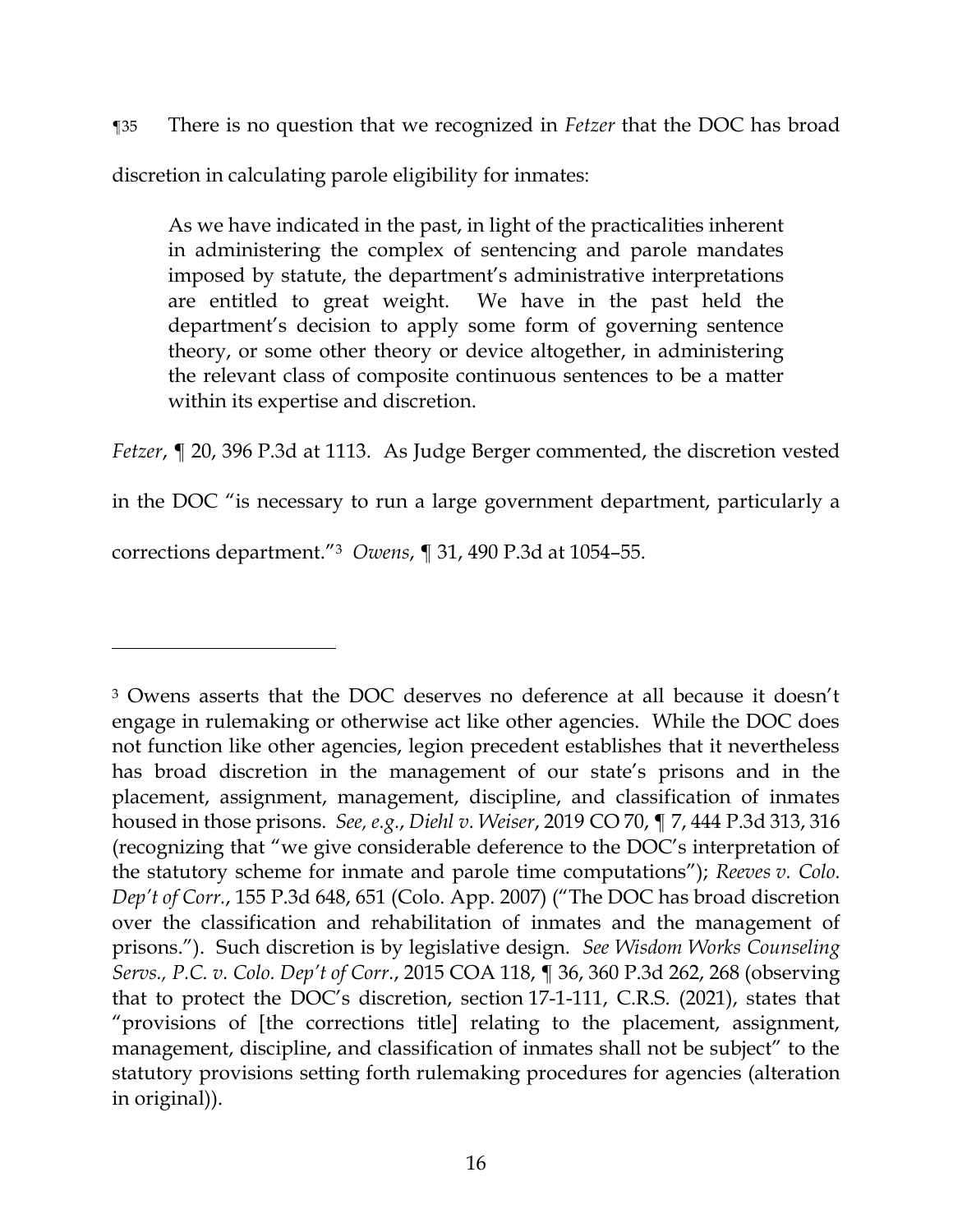¶36 But in *Fetzer*, immediately after discussing the wide discretion the DOC enjoys in the parole arena, we cautioned that a methodology selected by the DOC would not be upheld if it "contravene[d] a statute or the constitutional rights of an inmate." *Fetzer*, ¶ 20, 396 P.3d at 1114. In support of this proposition, we cited *Price v. Mills*, 728 P.2d 715, 719 (Colo. 1986), a case we had discussed at length earlier in that opinion.

¶37 *Price* involved an action brought by inmates who questioned the methods used by the DOC to calculate certain credits established by the legislature to reduce the actual amount of time convicted felons served in prison. 728 P.2d at 716. The inmates there were affected both by indeterminate sentences with longer incarceration terms under the pre-1979 sentencing scheme and by concurrent determinate sentences under the post-1979 sentencing scheme. *Id.* at 716–18. To comply with the one-continuous-sentence requirement, the DOC had applied a single system of credits to a composite governing sentence, which it had created by considering the sentences together to arrive at a minimum governing sentence and a maximum governing sentence, with the former equaling the inmates' determinate sentence and the latter equaling the inmates' indeterminate sentence. *Id.* at 718.

¶38 Importantly, we recognized in *Fetzer* that we upheld the DOC's solution in *Price* because the DOC's "interpretation of its responsibility to administer" the

17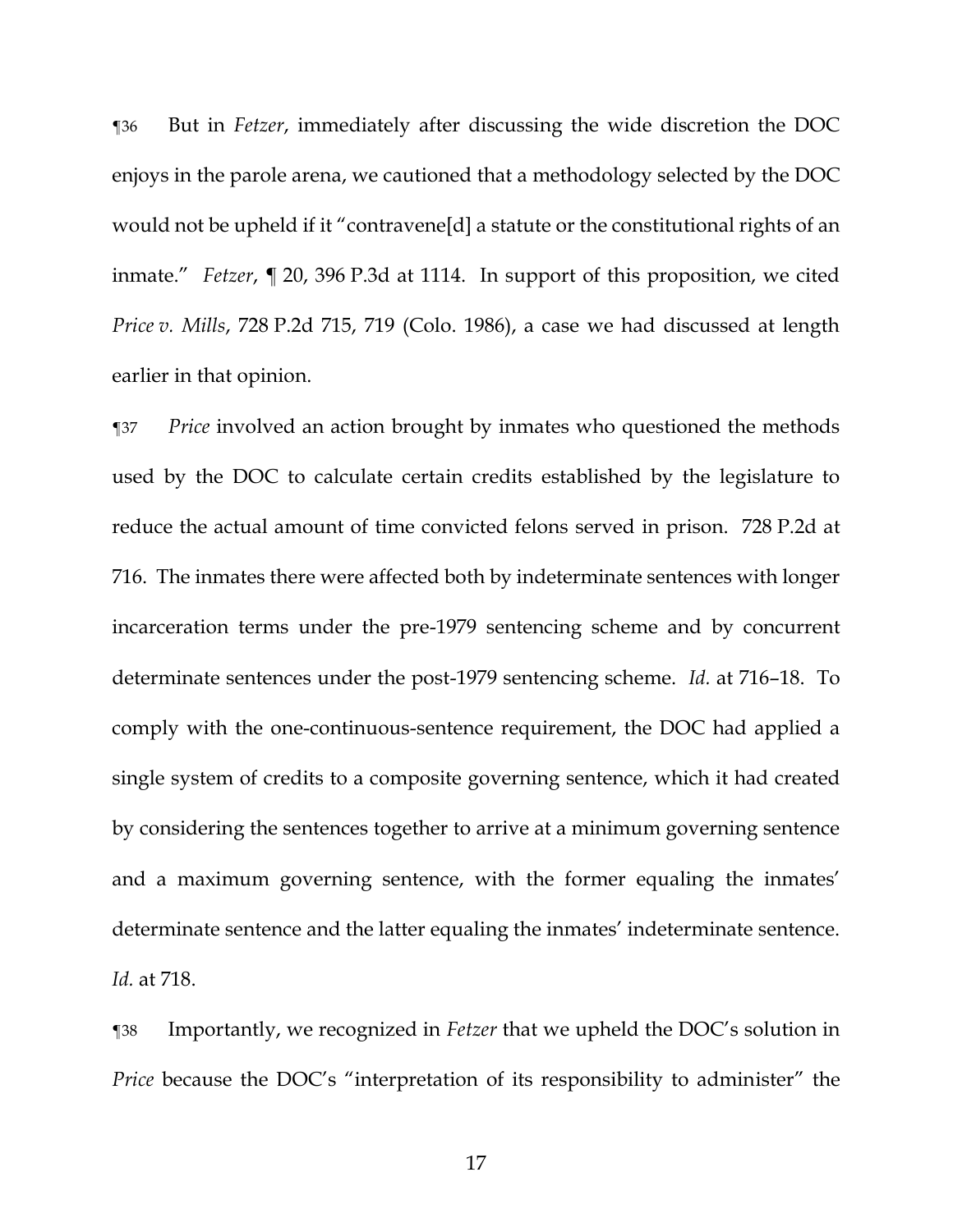different statutes in question "was reasonable and contravened no legislative or constitutional rights or policies." *Fetzer*, ¶ 14, 396 P.3d at 1112. We said that, "[u]nder such circumstances," we were comfortable declaring that the DOC's "'administrative interpretation of the statutes [was] entitled to great weight.'" *Id.* (quoting *Price*, 728 P.2d at 719). Emphasizing this message one more time, we went on to observe that two years after *Price*, we "reaffirmed our willingness to defer to the [DOC's] administrative interpretation . . . as long as that interpretation was 'reasonable and contravene[d] no legislative or constitutional rights or policies.'" *Id.* (second alteration in original) (quoting *People v. Broga*, 750 P.2d 59, 63 (Colo. 1988)).

¶39 And in *Fetzer* itself, we disavowed the DOC's "governing sentence" method, which calculated Fetzer's parole eligibility date solely on the basis of the longest of his concurrent sentences, stressing that the DOC could not contravene the one-continuous-sentence statutory requirement:

While the [DOC's] interpretation of its responsibilities to administer relevant statutory mandates is entitled to great weight, in this case the [DOC] offers no interpretation of the continuous sentence requirement consistent with the governing sentence method it uses to calculate Fetzer's parole eligibility. Quite the contrary, the [DOC] makes clear that it considers its governing sentence method . . . to be an exception to the statutory requirement, mandated by the prior decisions of this court. As we have explained, the [DOC] errs in construing the precedents of this court as having sanctioned its current governing sentence method at all, much less as having directed that it be applied in lieu of the continuous sentence requirement of section 17-22.5-101.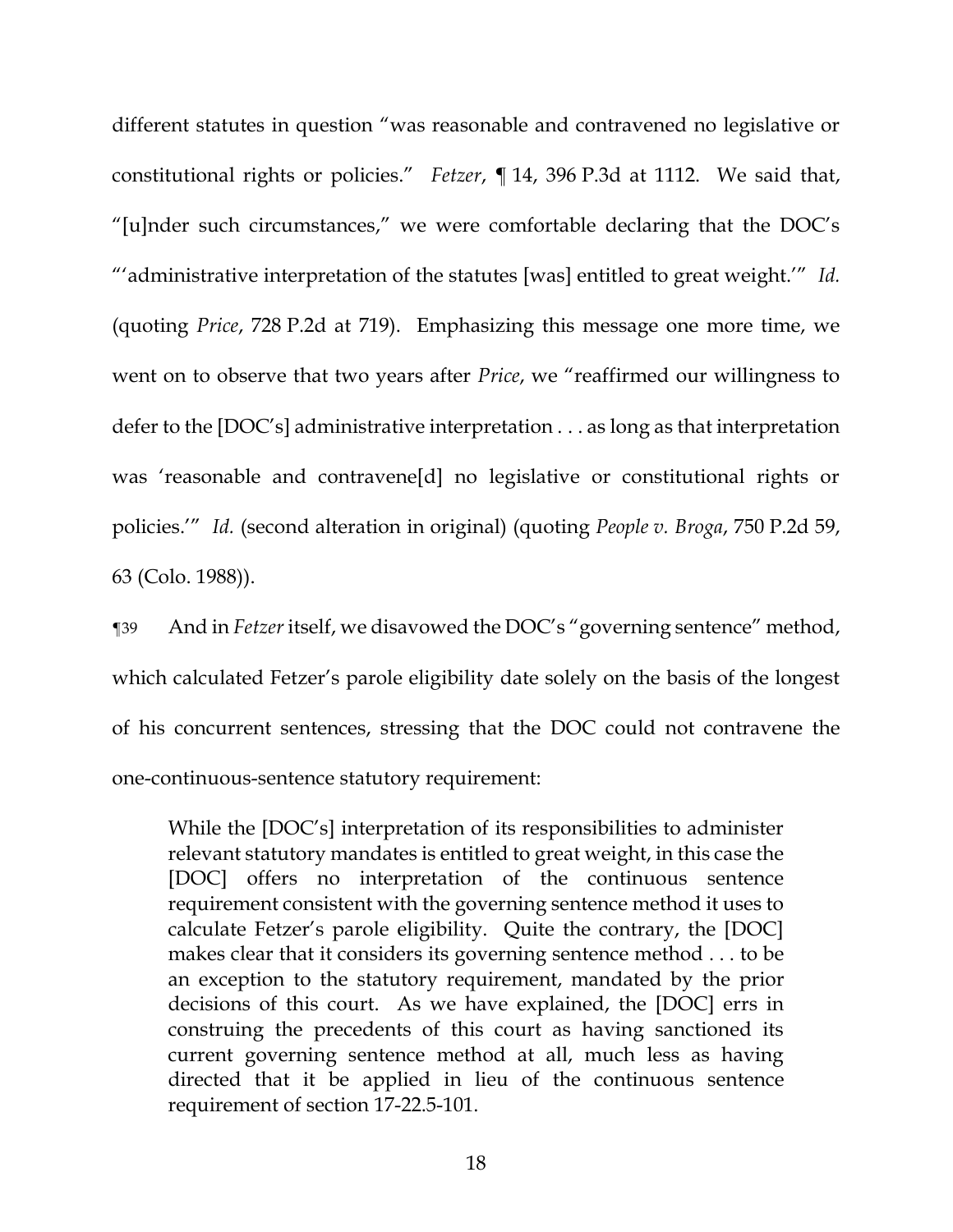*Fetzer*, ¶ 17, 396 P.3d at 1113. Because the DOC had failed to adhere to a legislative enactment, we ultimately affirmed the judgment of the court of appeals reversing the district court's dismissal of Fetzer's C.R.C.P. 106(a)(2) claim. *Id.* at ¶ 21, 396 P.3d at 1114.

¶40 Accordingly, as pertinent here, we broke no new ground in *Fetzer*. Concordant with our longstanding jurisprudence, we merely reasoned that, notwithstanding the deference we generally afford the DOC's interpretation of its statutory responsibilities, the DOC could not violate a legislative enactment. *Id.* at ¶ 20, 396 P.3d at 1113–14. Because the parole eligibility calculation method selected by the DOC contravened the one-continuous-sentence statute, we declined to uphold it. *Id.*

¶41 Here, the method of calculation approved by the division contravened both subsections (1) and (2.5). Subsection (1) requires applying the  $50\%$  rule to Owens's sentence for vehicular eluding. And subsection (2.5) prohibits applying the 75% rule to that sentence. Hence, by applying the 75% rule to Owens's vehicular eluding sentence, the division violated both statutory provisions. It follows that, notwithstanding the DOC's wide discretion, the division mistakenly approved the calculation of Owens's parole eligibility date based solely on the 75% rule.

¶42 We note that the parties spar over our recent statement in *Diehl v. Weiser*, 2019 CO 70, ¶ 24, 444 P.3d 313, 319, that when there is not "absolute statutory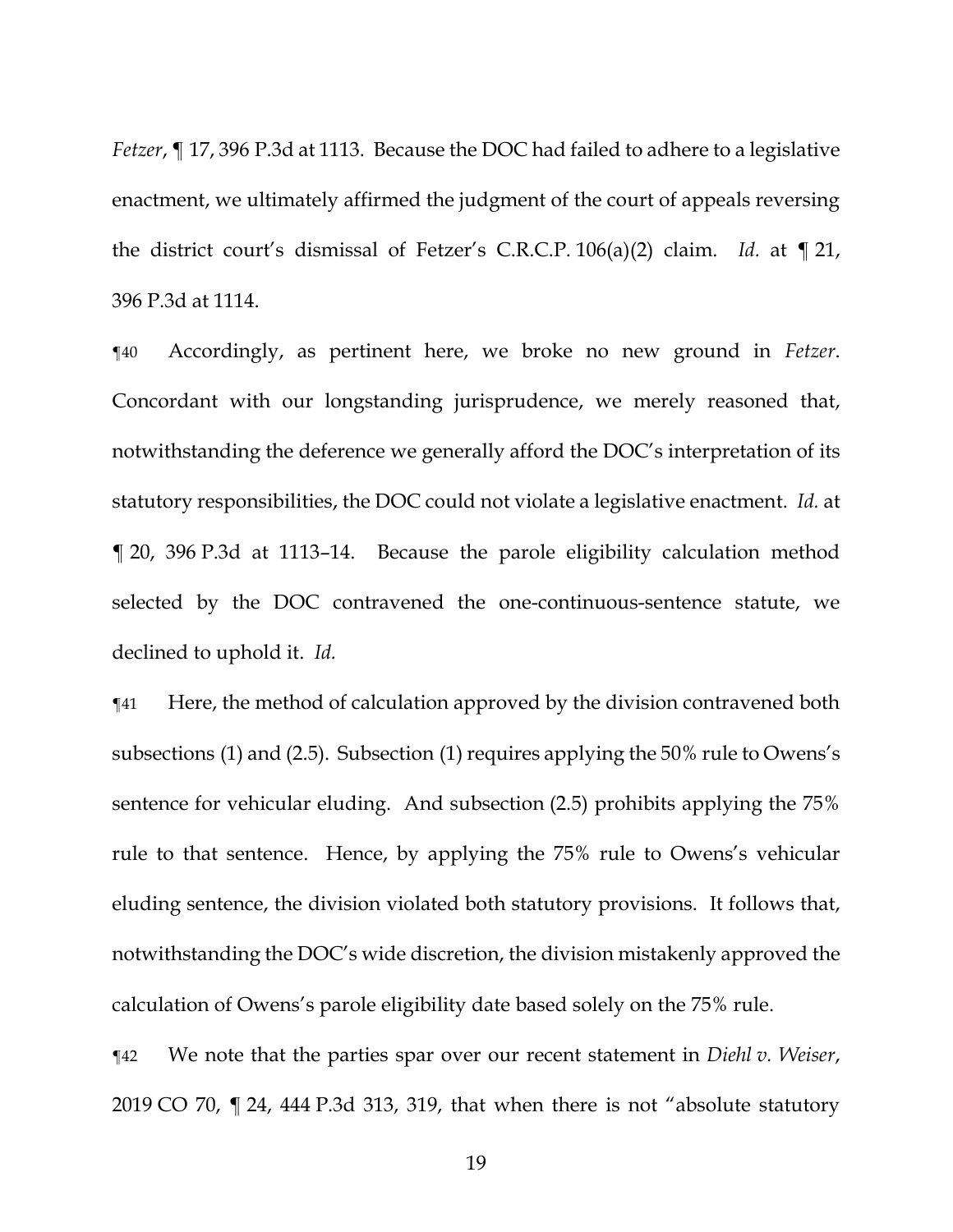clarity, we will defer to the DOC's interpretation unless it is unreasonable." In our view, this is much ado about nothing in the case before us. First, even assuming the statutory provisions we confront lack absolute clarity, we have already determined that the method of calculation accepted by the division violated subsections (1) and (2.5). Thus, that calculation method cannot be deemed reasonable. Second, Owens failed to preserve this issue, as he raises it for the first time now. And third, the Attorney General does little more than summarily assert that the statutory provisions in question lack absolute clarity, and we are unwilling to assume that such is the case simply because it is not easy to effectuate them simultaneously. 4

¶43 That there is some difficulty in applying subsection (1) to the eluding sentence and subsection (2.5) to the aggravated robbery sentences, while at the same time adhering to the one-continuous-sentence statutory requirement, doesn't mean that the statutory provisions under inspection are ambiguous. They

<sup>4</sup> Owens asks us to consider backing away from the quoted statement in *Diehl* and to provide further guidance on the level of deference owed to the DOC's interpretation of a statutory provision, including one that's ambiguous. But that's a bridge we don't have to cross today. In this case, it suffices to hold that, no matter what level of deference the DOC deserves, its method of calculating parole eligibility cannot contravene a statutory provision.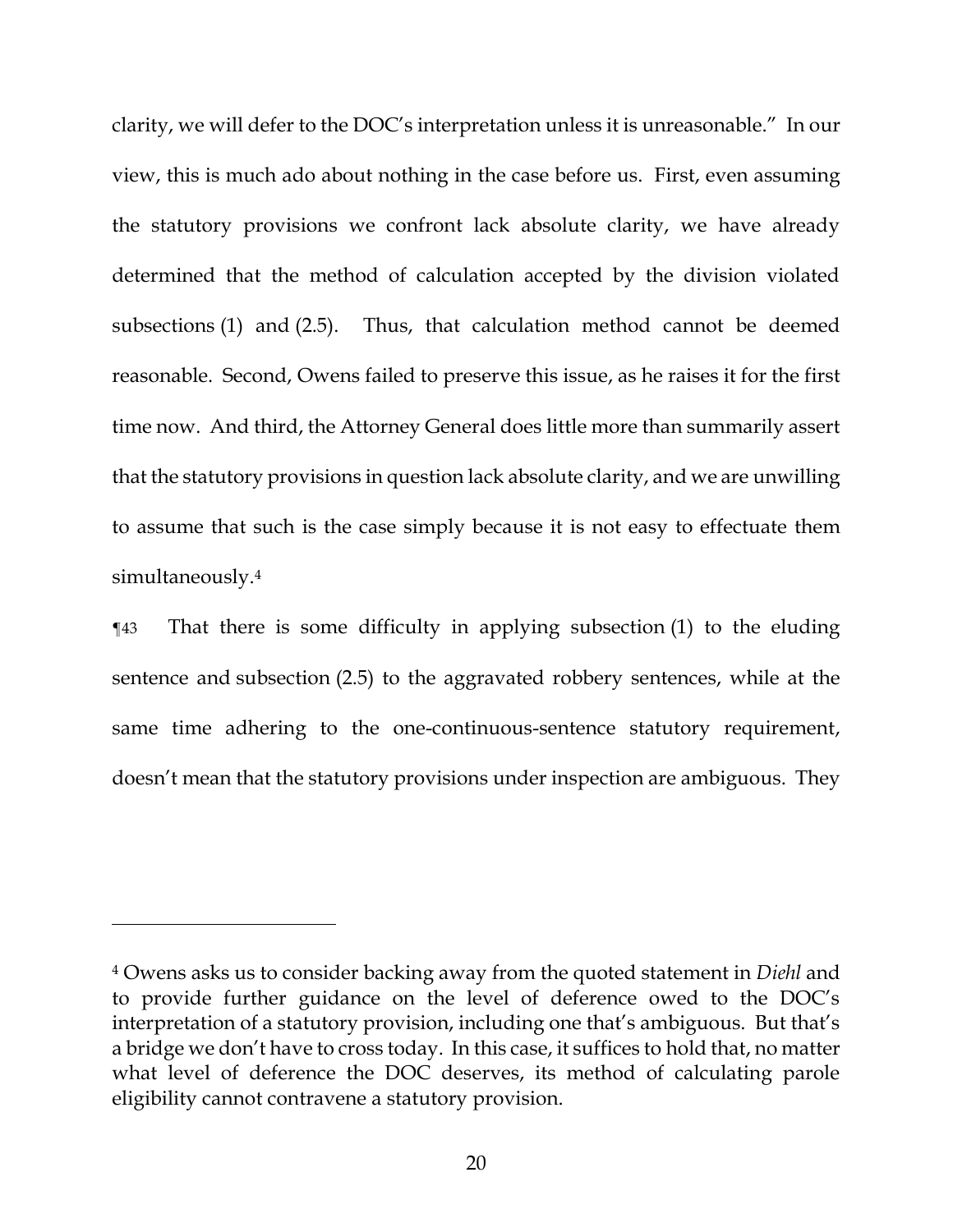aren't. Actually, each one is clear as day. And we agree with Judge Berger that the hybrid method allows us to enforce all of them.

¶44 Therefore, we now hold that, under the circumstances of this case, the DOC is required to calculate the parole eligibility date for Owens's one continuous sentence by employing a hybrid system that effectuates both of the calculation rules. <sup>5</sup> Consequently, the DOC must apply the 50% rule to the vehicular eluding sentence and the 75% rule to the two aggravated robbery sentences. After doing so, the DOC must combine the resulting calculations to determine the parole eligibility date for Owens's single continuous sentence. This system at once honors the two different calculation rules and the one-continuous-sentence requirement.

¶45 Doing the math under the hybrid method of calculation: 75% of the two consecutive sentences for aggravated robbery comes out to 15 years (75% of 10 years = 7.5 years, and 7.5 years + 7.5 years = 15 years); 50% of the sentence for vehicular eluding comes out to 2 years  $(50\% \text{ of } 4 \text{ years} = 2 \text{ years})$ ; and combining

<sup>5</sup> We underscore that our holding requiring the hybrid method of calculation is limited to the circumstances before us: consecutive sentences, at least one of which is subject to one calculation rule and at least one of which is subject to a different calculation rule. The DOC, in its discretion, may be able to use a different method of calculation in other circumstances, so long as that method doesn't violate any legislative or constitutional rights or policies.